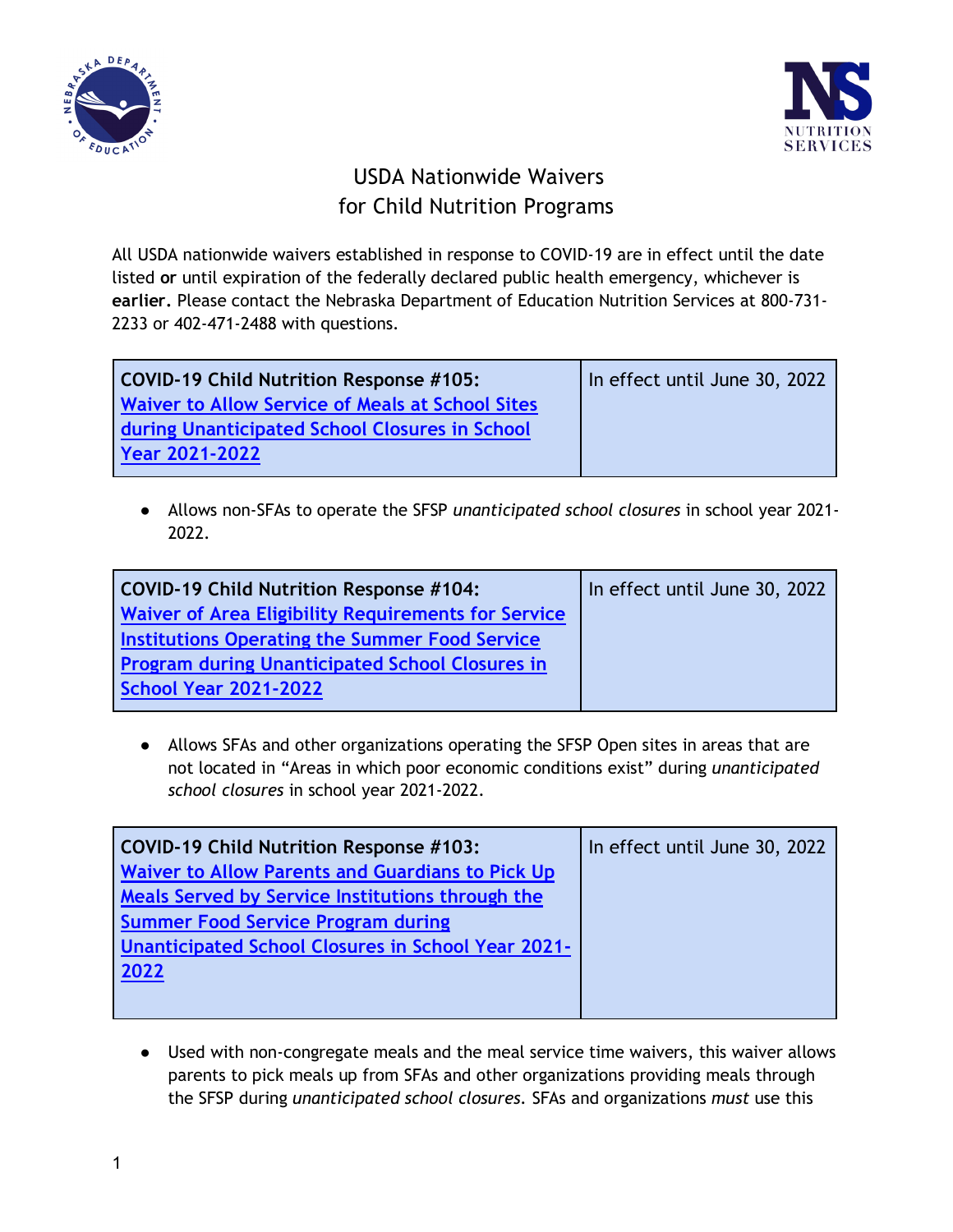



waiver with an integrity plan to ensure meals are provided to parents/guardians of children.

| COVID-19 Child Nutrition Response #102:                | In effect until June 30, 2022 |
|--------------------------------------------------------|-------------------------------|
| <b>Waiver of Meal Times Requirements for Service</b>   |                               |
| <b>Institutions Operating the Summer Food Service</b>  |                               |
| <b>Program during Unanticipated School Closures in</b> |                               |
| <b>School Year 2021-2022</b>                           |                               |
|                                                        |                               |

● Allows SFAs and other organizations operating the SFSP during an *unanticipated school closures* to provide meals that do not conform to meal service time requirements.

| COVID-19 Child Nutrition Response #101:                | In effect until June 30, 2022 |
|--------------------------------------------------------|-------------------------------|
| <b>Waiver to Allow Non-Congregate Meal Service for</b> |                               |
| Service Institutions Operating the Summer Food         |                               |
| <b>Service Program during Unanticipated School</b>     |                               |
| <b>Closures in School Year 2021-2022</b>               |                               |
|                                                        |                               |
|                                                        |                               |

● Allows SFAs and other organizations operating the SFSP during an *unanticipated school closures* to provide non-congregate meals.

| COVID-19 Child Nutrition Response #100:                   | In effect until June 30, 2022 |
|-----------------------------------------------------------|-------------------------------|
| <b>Waiver to Allow Fiscal Action Flexibility for Meal</b> |                               |
| <b>Pattern Violations Related to Supply Chain</b>         |                               |
| <b>Disruptions</b>                                        |                               |

● Allows flexibility for meal service that does not meet meal pattern requirements so long as adequate documentation is on file that all efforts to procure and serve creditable meals is provided.

| COVID-19 Child Nutrition Response #97:                            | In effect for the duration of |
|-------------------------------------------------------------------|-------------------------------|
| Nationwide Waiver to Provide Flexibility for School   SY2021-2022 |                               |
| Meal Programs Administrative Reviews of School                    |                               |
| <b>Food Authorities operating SSO</b>                             |                               |

● Allows flexibility for some Administrative Review Requirements.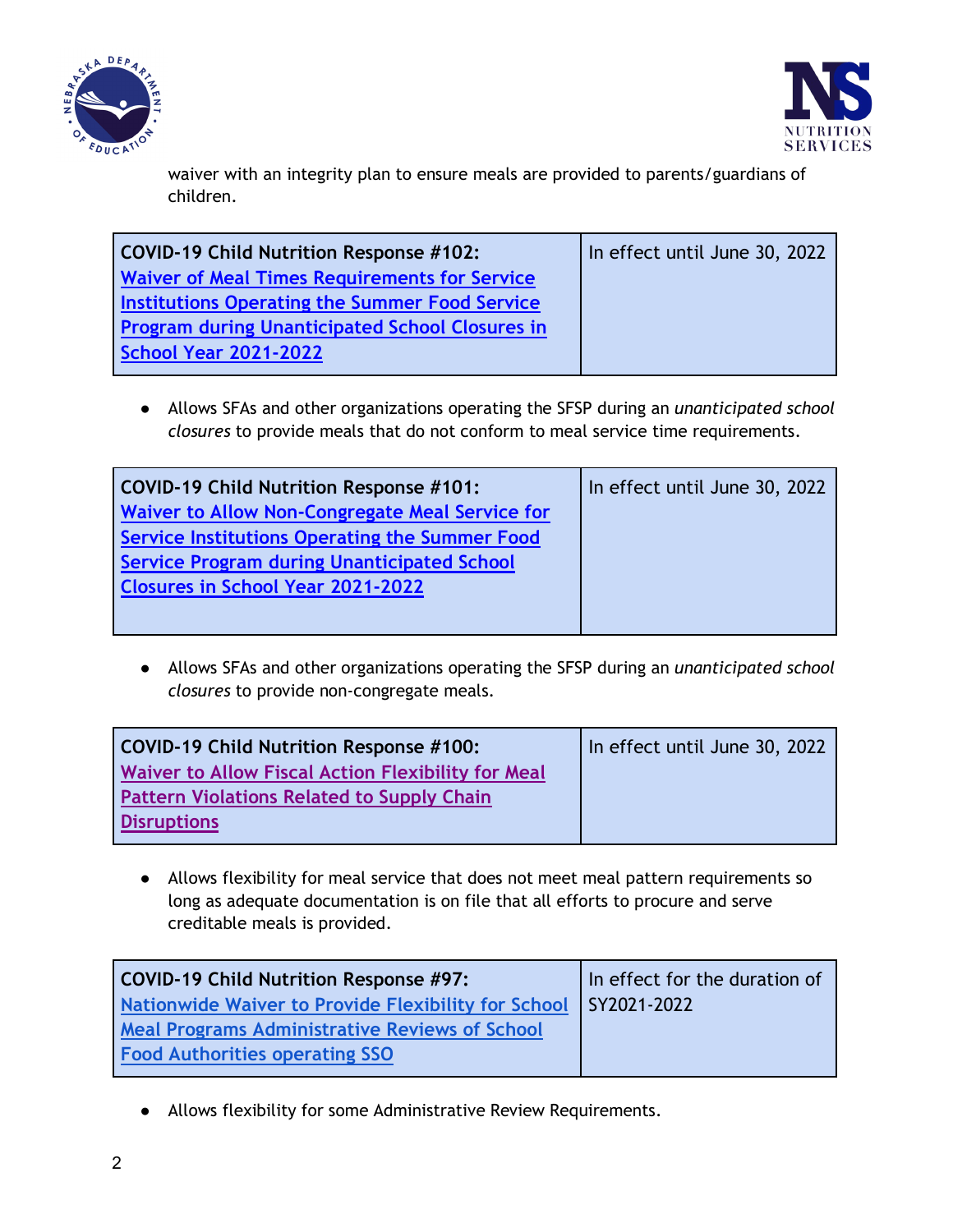



| <b>COVID-19 Child Nutrition Response #98:</b>            | In effect until June 30, 2022 |
|----------------------------------------------------------|-------------------------------|
| <b>Nationwide Waiver of Local School Wellness Policy</b> |                               |
| <b>Triennial Assessment in NSLP and SBP</b>              |                               |

● Extends the deadline by which SFAs must complete the triennial assessment of the local school wellness policy.

| COVID-19 Child Nutrition Response #96: | In effect until 30 days after |
|----------------------------------------|-------------------------------|
| Nationwide Waiver of Onsite Monitoring | the public health             |
| <b>Requirements in the CACFP</b>       | emergency for CACFP           |

● Waives requirement for CACFP sponsors to complete onsite monitoring.

| COVID-19 Child Nutrition Response #95:        | In effect until 30 days after |
|-----------------------------------------------|-------------------------------|
| <b>Nationwide Waiver of Onsite Monitoring</b> | I the public health           |
| <b>Requirements in the CACFP</b>              | emergency for CACFP           |

● Waives requirement for State agencies to complete onsite monitoring requirements for the CACFP.

| COVID-19 Child Nutrition Response #94:          | In effect until 30 days after |
|-------------------------------------------------|-------------------------------|
| Nationwide Waiver of Onsite Monitoring          | the public health             |
| <b>Requirements in the School Meals Program</b> | l emergency for NSLP/SSO.     |

● Waives requirement for State agencies and SFAs to complete onsite monitoring requirements.

| COVID-19 Child Nutrition Response #93:              | In effect until June 30, 2022 |
|-----------------------------------------------------|-------------------------------|
| Nationwide Waiver of Area Eligibility in the        | for NSLP Afterschool Snack    |
| <b>Afterschool Programs and for Family Day Care</b> | l & CACFP                     |
| Home Providers in SY21-22                           |                               |
|                                                     |                               |

● This waiver allows schools and schools and at-risk afterschool care centers, regardless of location, to claim all NSLP afterschool snacks and CACFP at-risk afterschool snacks and suppers at the Free rate.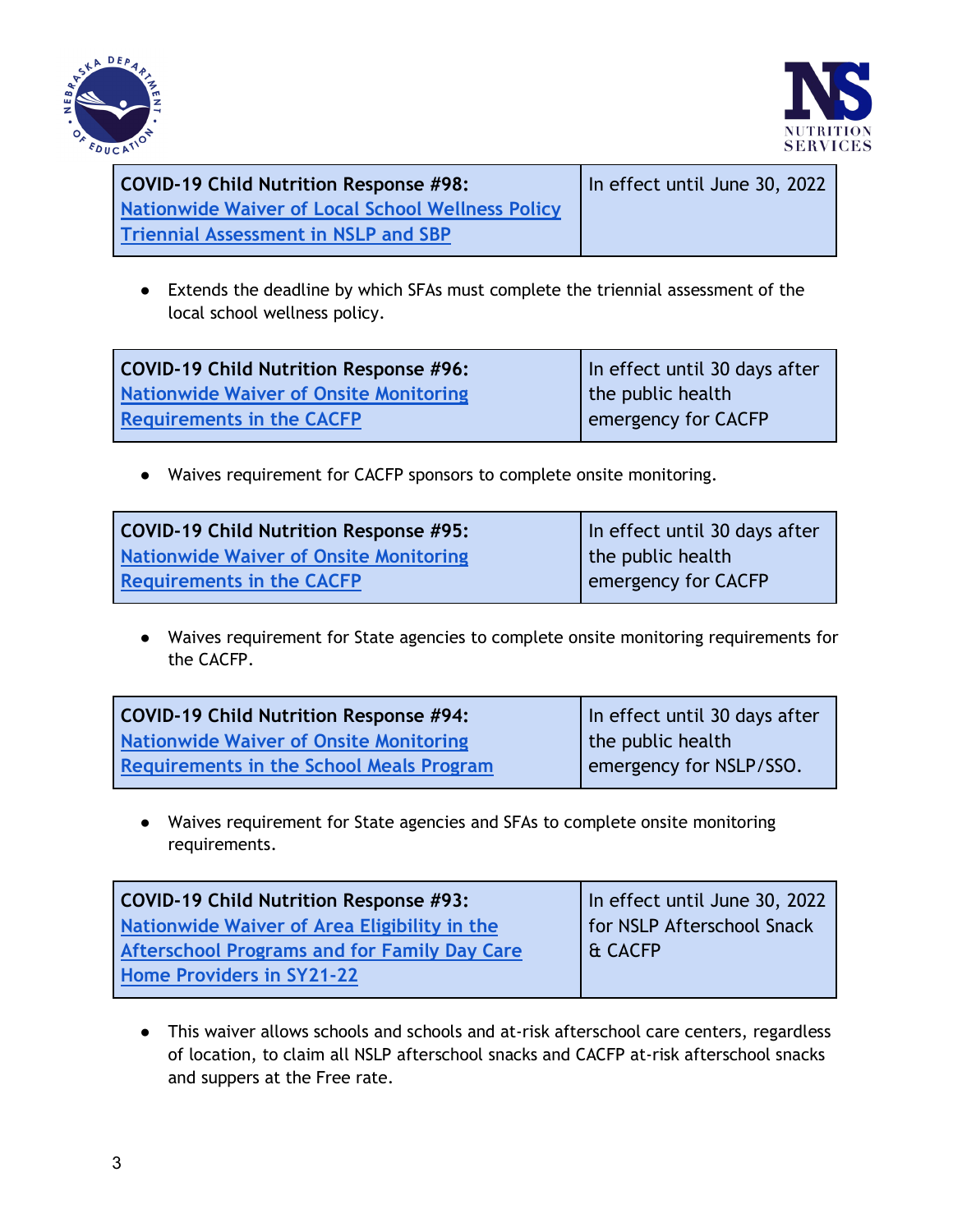



**COVID-19 Child Nutrition Response #92: [Nationwide](https://www.fns.usda.gov/cn/child-nutrition-response-92) [Waiver to Allow Offer Versus Serve](https://www.fns.usda.gov/cn/child-nutrition-response-92)  [Flexibility for Senior High Schools for SY21-22](https://www.fns.usda.gov/cn/child-nutrition-response-92)** In effect until June 30, 2022 for NSLP/SSO

● Waiving the OVS requirement allows schools to utilize pre-packaged or individually plated meals.

| <b>COVID-19 Child Nutrition Response #91:</b>           | In effect until June 30, 2022 |
|---------------------------------------------------------|-------------------------------|
| <b>Nationwide Waiver to Allow Specific Meal Pattern</b> | <b>I</b> for CACFP            |
| <b>Flexibility for the CACFP for SY21-22</b>            |                               |

● Specific meal pattern flexibilities may be requested and utilized only at the approval of the State agency.

| COVID-19 Child Nutrition Response #90:          | In effect until June 30, 2022 |
|-------------------------------------------------|-------------------------------|
| Nationwide Waiver to Allow Specific School Meal | for NSLP/SBP/SSO              |
| <b>Pattern Flexibility for SY21-22</b>          |                               |

● Specific meal pattern flexibilities may be requested and utilized only at the approval of the State agency.

| <b>COVID-19 Child Nutrition Response #89:</b>           | In effect until June 30, 2022 |
|---------------------------------------------------------|-------------------------------|
| <b>Nationwide Waiver to Allow Parents and Guardians</b> | for NSLP/SBP/SSO and          |
| to Pick Up Meals for Children During SY21-22            | <b>CACFP</b>                  |

- Only available to Sponsors of the NSLP/SBP/SSO and CACFP who make use of the noncongregate feeding waiver.
- Parents/guardians can take home meals without the enrolled child/student present at pick-up.

| COVID-19 Child Nutrition Response #88:                                  | In effect until June 30, 2022 |
|-------------------------------------------------------------------------|-------------------------------|
| Nationwide Waiver of Meal Times Requirements for   for NSLP/SBP/SSO and |                               |
| <b>SY21-22</b>                                                          | <b>CACFP</b>                  |

● Allows Sponsors of the NSLP/SBP/SSO and CACFP to serve meals and snacks that are not eaten within the time restrictions identified in program regulations during SY21- 22.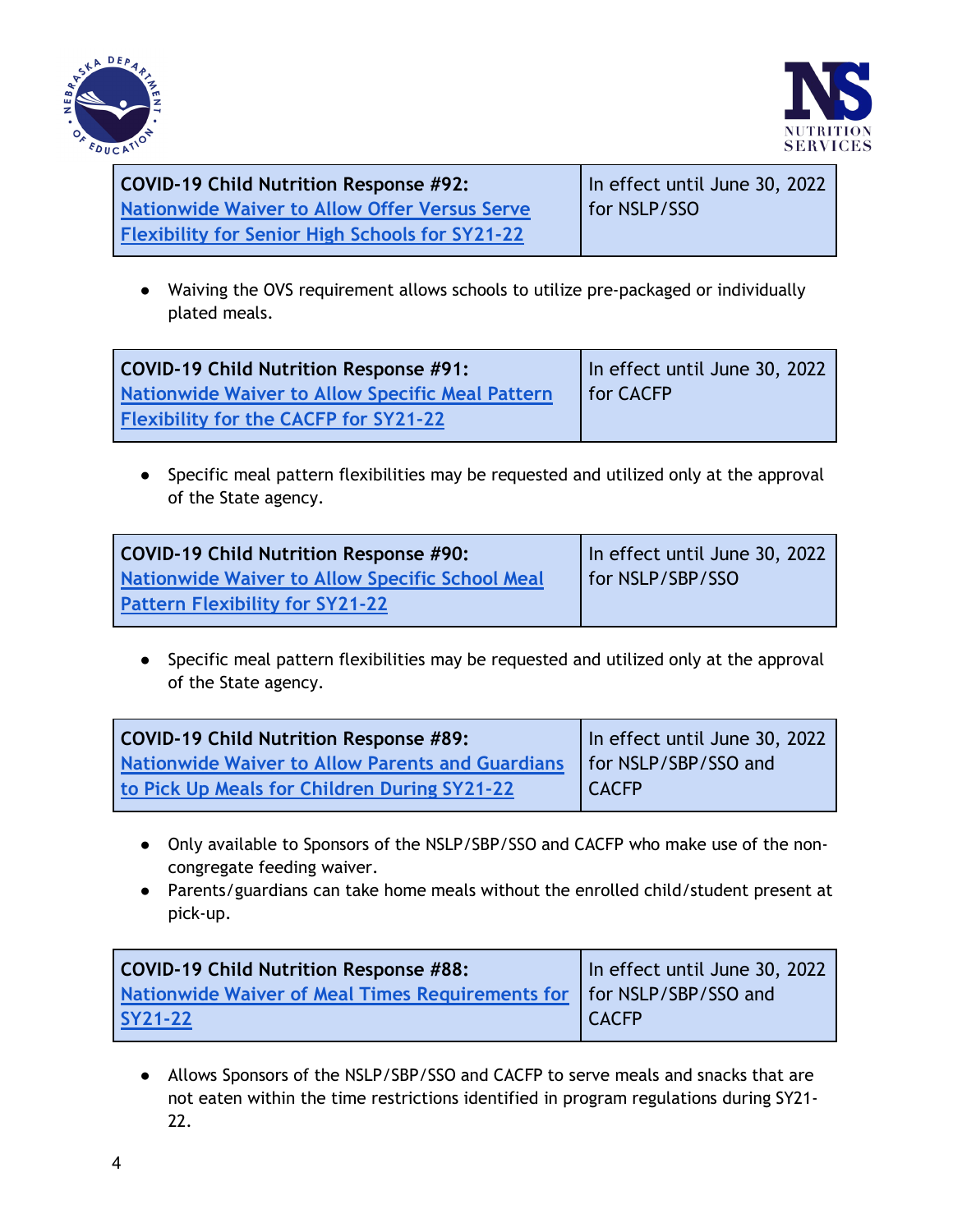



| <b>COVID-19 Child Nutrition Response #87:</b>  | In effect until June 30, 2022 |
|------------------------------------------------|-------------------------------|
| Nationwide Waiver to Allow Non-congregate Meal | for NSLP/SBP/SSO and          |
| <b>Service for SY21-22</b>                     | <b>CACFP</b>                  |

● Allows Sponsors of the NSLP/SBP/SSO and CACFP to provide meals that are not consumed on-site during SY21-22.

| <b>COVID-19 Child Nutrition Response #86:</b>  | In effect until June 30, 2022 |
|------------------------------------------------|-------------------------------|
| Nationwide Waiver to Allow Summer Food Service | for SFAs operating SSO        |
| <b>Program Reimbursement Rates in SY21-22</b>  |                               |

● Allows SFAs operating the Seamless Summer Option (SSO) during SY2021-22 to receive the higher SFSP reimbursement rates.

| <b>COVID-19 Child Nutrition Response #85:</b>     | In effect until June 30, 2022 |
|---------------------------------------------------|-------------------------------|
| <b>Nationwide Waiver to Allow Seamless Summer</b> |                               |
| <b>Option Through SY21-22</b>                     |                               |

● Allows SFAs to operate the Seamless Summer Option (SSO) to provide free meals to all students when school is open during SY2021-22.

| <b>COVID-19 Child Nutrition Response #80:</b>         | In effect until September |
|-------------------------------------------------------|---------------------------|
| Nationwide Waiver to Allow Area Eligibility for       | 30, 2021 for SFSP         |
| <b>Closed Enrolled Sites Summer 2021 Operations -</b> |                           |
| <b>EXTENSION (Previously Responses #14 &amp; #48)</b> |                           |

● Allows sponsors of Closed Enrolled SFSP sites to use area eligibility in place of collecting individual income eligibility applications from participants.

| <b>COVID-19 Child Nutrition Response #79:</b>         | In effect until September |
|-------------------------------------------------------|---------------------------|
| <b>Nationwide Waiver to Allow Offer Verses Serve</b>  | 30, 2021 for SFSP         |
| Flexibilities for non-SFA Sponsors in the SFSP for    |                           |
| <b>Summer 2021 Operations - EXTENSION (Previously</b> |                           |
| Responses $#16 \& #51)$                               |                           |
|                                                       |                           |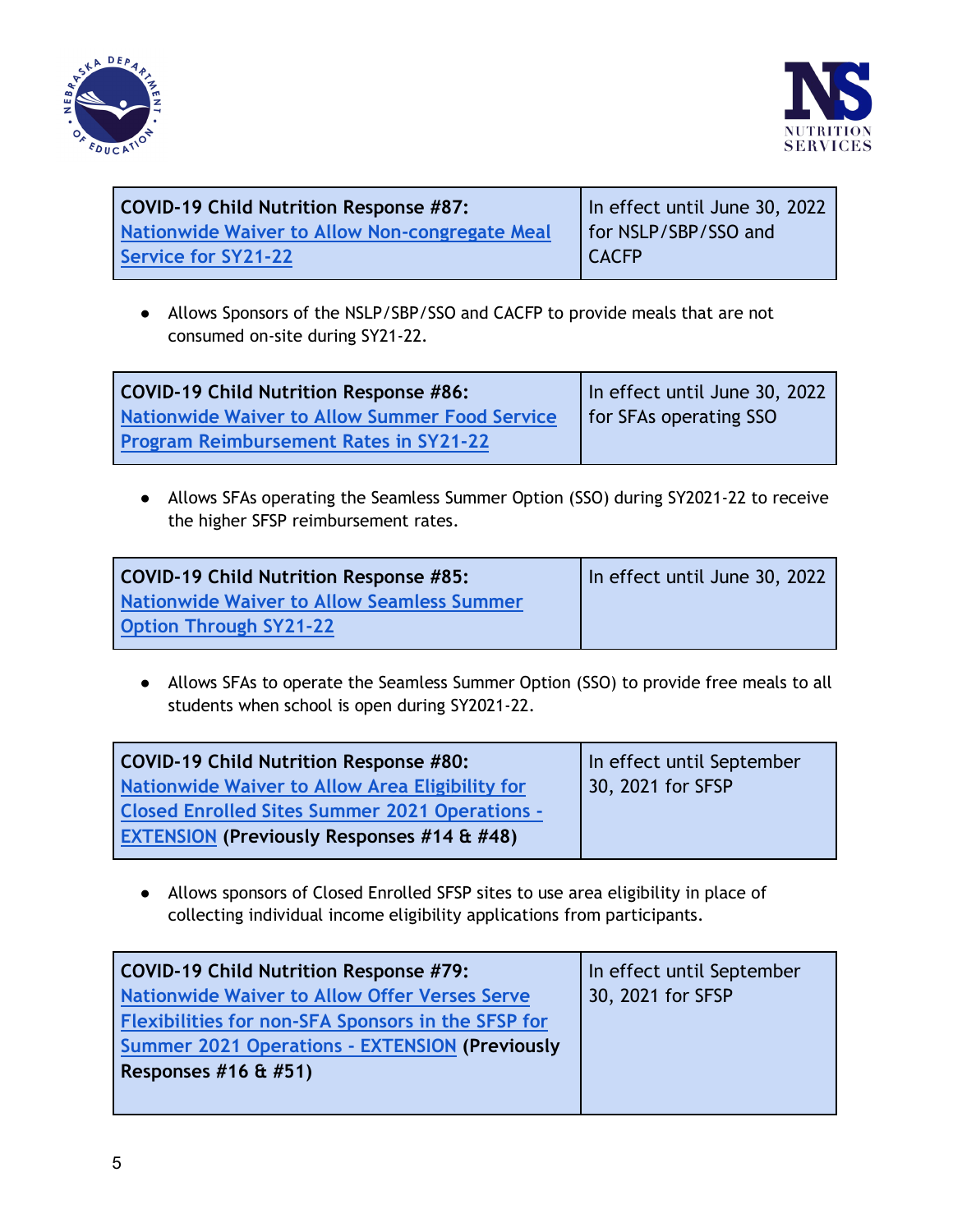



Meals and snacks do not need to be eaten within the time restrictions identified in program regulations.

| COVID-19 Child Nutrition Response #78:               | In effect until September |
|------------------------------------------------------|---------------------------|
| <b>Nationwide Waiver for Meal Service Time</b>       | 30, 2021 for SFSP         |
| <b>Restrictions for Summer 2021 Operations -</b>     |                           |
| <b>EXTENSION (Previously Responses #2 &amp; #50)</b> |                           |

- Meals and snacks do not need to be eaten within the time restrictions identified in program regulations.
- If using this waiver and the non-congregate meal service waiver, meals can be provided for more than one day at a time.

| COVID-19 Child Nutrition Response #77:                | In effect until September |
|-------------------------------------------------------|---------------------------|
| Nationwide Waiver to Extend Area Eligibility          | 30, 2021 for SFSP         |
| <b>Waivers for Summer 2021 Operations - EXTENSION</b> |                           |
| (Previously Responses #52)                            |                           |

● Allows sponsors to operate SFSP Open sites in non-eligible areas.

| <b>COVID-19 Child Nutrition Response #76:</b>           | In effect until September |
|---------------------------------------------------------|---------------------------|
| <b>Nationwide Waiver to Allow Parents and Guardians</b> | 30, 2021 for SFSP         |
| to Pick Up Meals for Children for Summer 2021           |                           |
| <b>Operations - EXTENSION ((Previously Responses)</b>   |                           |
| #5, #25, #35, #47 & #55 & #62)                          |                           |

- Only available to Sponsors who make use of the non-congregate feeding waiver.
- Parents/guardians can take home meals without the enrolled child/student present at pick-up.

| COVID-19 Child Nutrition Response #75:                | In effect until September |
|-------------------------------------------------------|---------------------------|
| Nationwide Waiver to Allow Non-Congregate             | 30, 2021 for SFSP         |
| <b>Feeding for Summer 2021 Operations - EXTENSION</b> |                           |
| (Previously Response #61)                             |                           |

● Meals and snacks do not need to be eaten within the time restrictions identified in program regulations.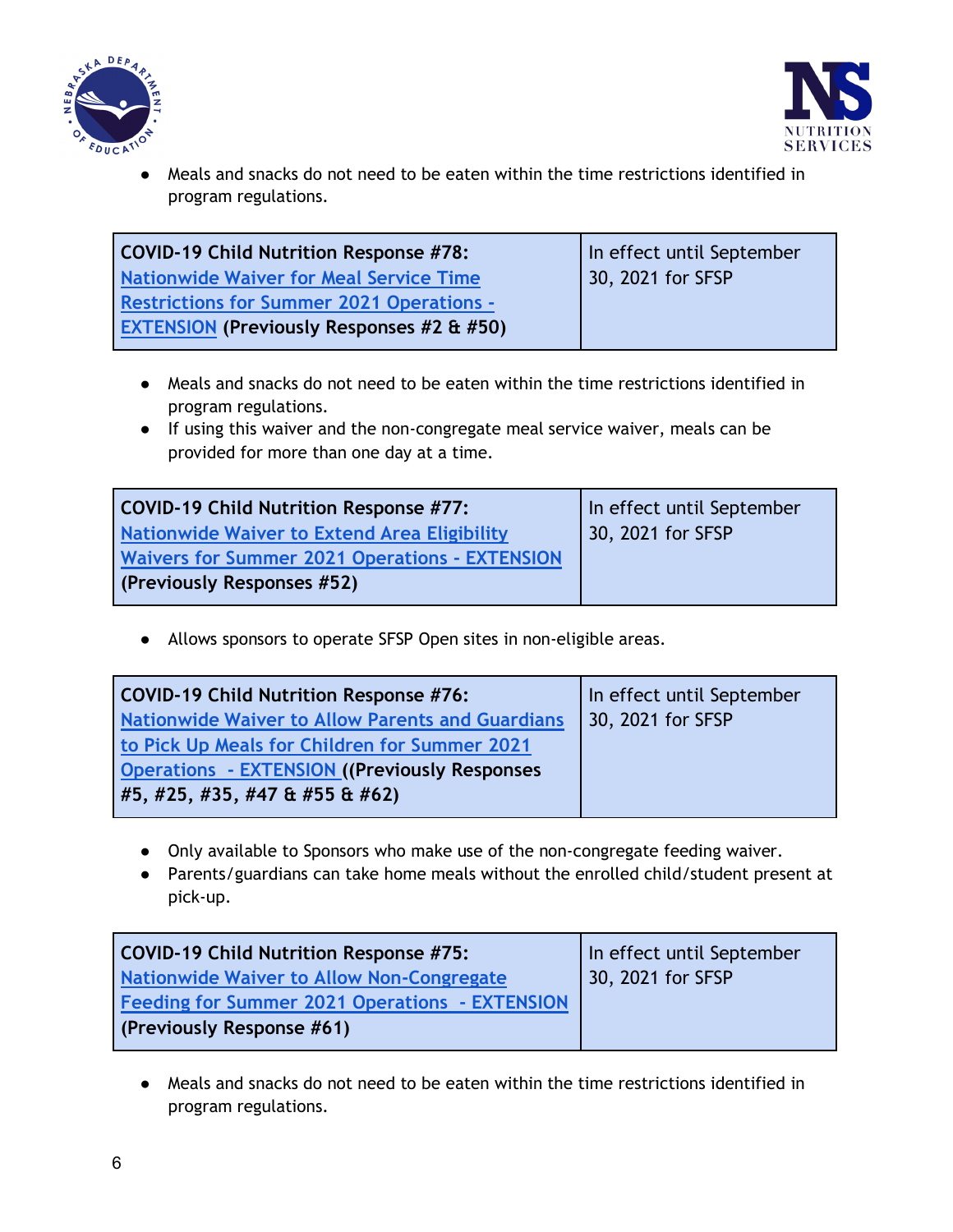



If using this waiver and the non-congregate meal service waiver, meals can be provided for more than one day at a time.

| <b>COVID-19 Child Nutrition Response #74:</b>              | In effect until September   |
|------------------------------------------------------------|-----------------------------|
| <b>Nationwide Waiver to Allow Meal Pattern Flexibility</b> | 30, 2021 for NSLP Seamless  |
| in the Child Nutrition Programs - EXTENSION                | Summer Option (SSO)         |
| (Previously Response #63)                                  | This does not apply to SFSP |

● NSLP SSO Sponsors are allowed to claim meals for reimbursement if they are unable to meet meal pattern requirements after exhausting all options to provide required components. Requests to use this flexibility must be justified and will be approved by NDE on a case-by-case basis. *\*This does not apply to SFSP*

| <b>COVID-19 Child Nutrition Response #73: Child</b> | In effect until September |
|-----------------------------------------------------|---------------------------|
| <b>Nutrition Program Update</b>                     | 30, 2021 for SFSP         |

| <b>COVID-19 Child Nutrition Response #72:</b>                               | In effect until June 30, 2021 |
|-----------------------------------------------------------------------------|-------------------------------|
| Nationwide Waiver to Allow Meal Pattern Flexibility   for NSLP, SBP & CACFP |                               |
| in the Child Nutrition Programs - EXTENSION                                 |                               |

- NSLP, SBP and CACFP Sponsors are allowed to claim meals for reimbursement if they are unable to meet meal pattern requirements after exhausting all options to provide required components or if waiving meal pattern requirements will minimize potential exposure to the novel coronavirus. Requests to use this flexibility must be justified and will be approved by NDE on a case-by-case basis.
- If you choose to use this waiver, institutions must complete the [Request Form](https://docs.google.com/forms/d/e/1FAIpQLSdgZ1TKzRH2G2_mJU5cyndg6RYm1F3TPCoMNv9sQ3hHzvDkfA/viewform) *and* receive approval from the NDE Nutrition Services.

| COVID-19 Child Nutrition Response #71:                | In effect until June 30, 2021 |
|-------------------------------------------------------|-------------------------------|
| <b>Nationwide Waiver of Food Service Management</b>   | for SFAs, SFSP Sponsors       |
| <b>Contract Duration in the National School Lunch</b> |                               |
| <b>Program and Summer Food Service Program</b>        |                               |
| <b>EXTENSION</b>                                      |                               |

● This waiver allows food service management company (FSMC) contracts that may expire by or around June 30, 2021 to be extended through school year 2021-2022 (June 30, 2022).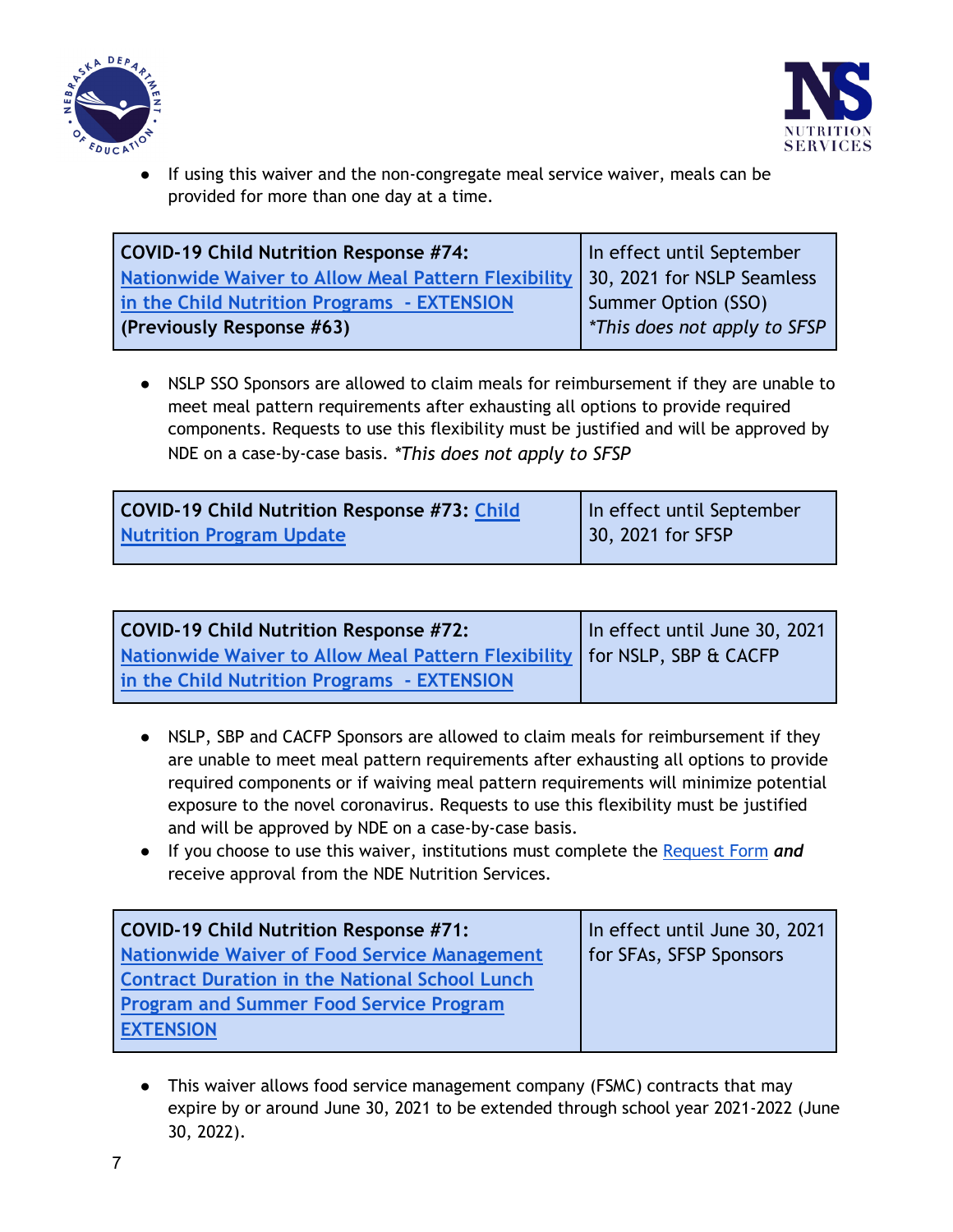



| <b>COVID-19 Child Nutrition Response #70:</b>                               | In effect until June 30, 2021 |
|-----------------------------------------------------------------------------|-------------------------------|
| Nationwide Waiver to Allow Meal Pattern Flexibility   for NSLP, SBP & CACFP |                               |
| in the Child Nutrition Programs - EXTENSION                                 |                               |

- NSLP, SBP and CACFP Sponsors are allowed to claim meals for reimbursement if they are unable to meet meal pattern requirements after exhausting all options to provide required components or if waiving meal pattern requirements will minimize potential exposure to the novel coronavirus. Requests to use this flexibility must be justified and will be approved by NDE on a case-by-case basis.
- If you choose to use this waiver, institutions must complete the [Request Form](https://docs.google.com/forms/d/e/1FAIpQLSdgZ1TKzRH2G2_mJU5cyndg6RYm1F3TPCoMNv9sQ3hHzvDkfA/viewform) *and* receive approval from the NDE Nutrition Services.

| <b>COVID-19 Child Nutrition Response #69: Waiver to</b> | In effect until June 30, 2021 |
|---------------------------------------------------------|-------------------------------|
| <b>Allow Reimbursement of SFSP Meals Prior to</b>       | for SFSP                      |
| Written Approval (Previously Response #57)              |                               |

● Schools and other SFSP sponsors may serve SFSP meals prior to receiving written approval from NDE.

| <b>COVID-19 Child Nutrition Response #68:</b>           | In effect until June 30, 2021 |
|---------------------------------------------------------|-------------------------------|
| Nationwide Waiver of Area Eligibility in the Child      | for CACFP                     |
| and Adult Care Food Program At-Risk Afterschool         |                               |
| <b>Care Component - EXTENSION (Previously Response)</b> |                               |
| #58)                                                    |                               |

● Allows sponsors to operate the at-risk CACFP in non-area eligible locations.

| COVID-19 Child Nutrition Response #67: Offer          | In effect until June 30, 2021 |
|-------------------------------------------------------|-------------------------------|
| Versus Serve allowed for non-SFA SFSP Sponsors -      | <b>I</b> for SFSP             |
| <b>EXTENSION (Previously Responses #16 &amp; #51)</b> |                               |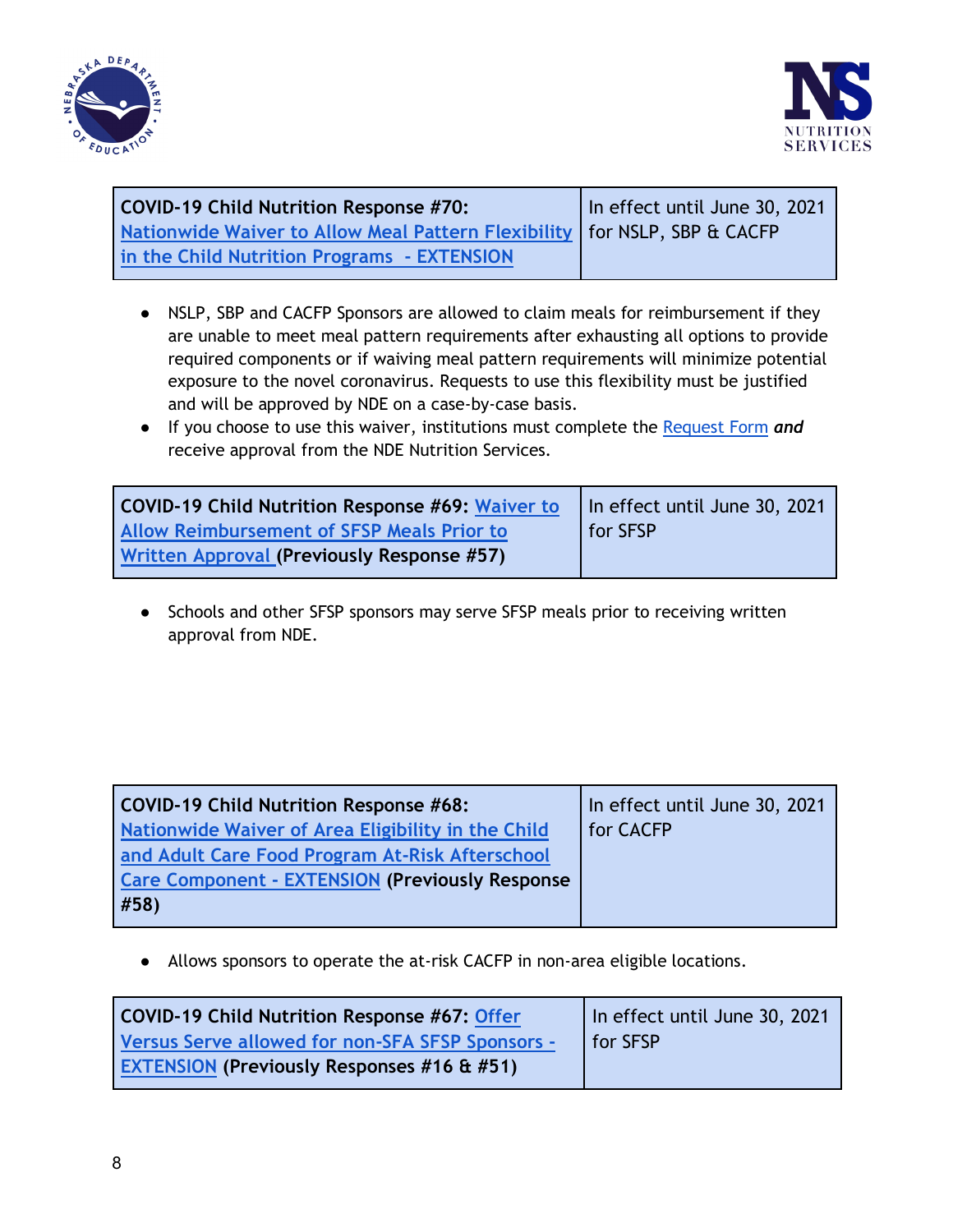



SFSP Sponsors that are not SFAs are allowed to use Offer Versus Serve as part of meal service. If you intend to use this option, please contact the NDE Nutrition services.

| COVID-19 Child Nutrition Response #66:              | In effect until June 30, 2021 |
|-----------------------------------------------------|-------------------------------|
| <b>Nationwide Waiver of Meal Service Time</b>       | for SFSP                      |
| <b>Restrictions in SFSP - EXTENSION (Previously</b> |                               |
| Responses $#2 \& #50)$                              |                               |

- Meals and snacks do not need to be eaten within the time restrictions identified in program regulations.
- If using this waiver and the non-congregate meal service waiver, meals can be provided for more than one day at a time.

| COVID-19 Child Nutrition Response #65: SFSP First     | In effect until June 30, 2021 |
|-------------------------------------------------------|-------------------------------|
| <b>Week Site Visit Waived - EXTENSION (Previously</b> | <b>I</b> for SFSP             |
| Responses $#15 \& #49$                                |                               |

● SFSP sponsors do not have to conduct first week site visits at all SFSP sites.

| COVID-19 Child Nutrition Response #64:                    | In effect until June 30, 2021 |
|-----------------------------------------------------------|-------------------------------|
| Nationwide Waiver to Allow Area Eligibility for           | <b>for SFSP</b>               |
| <b>Closed Enrolled SFSP Sites - EXTENSION (Previously</b> |                               |
| Responses $#14 \& #48$                                    |                               |

● Allows sponsors of Closed Enrolled SFSP sites to use area eligibility in place of collecting individual income eligibility applications from participants.

| COVID-19 Child Nutrition Response #63:                         | In effect until June 30, 2021 |
|----------------------------------------------------------------|-------------------------------|
| Nationwide Waiver to Allow Meal Pattern Flexibility   for SFSP |                               |
| in the SFSP - EXTENSION (Previously Response                   |                               |
| #53)                                                           |                               |

● SFSP Sponsors are allowed to claim meals for reimbursement if they are unable to meet meal pattern requirements after exhausting all options to provide required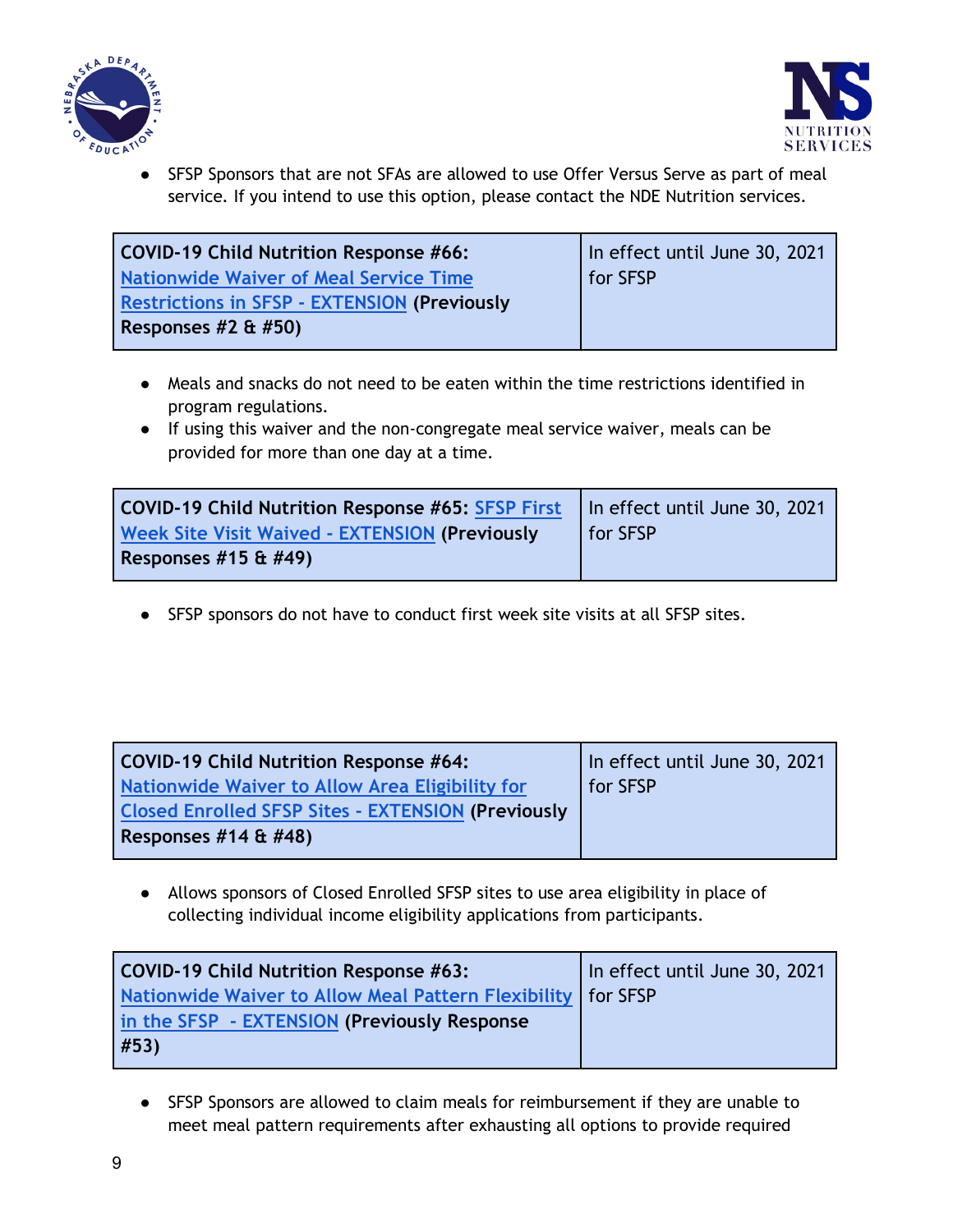



components or if waiving meal pattern requirements will minimize potential exposure to the novel coronavirus. Requests to use this flexibility must be justified and will be approved by NDE on a case-by-case basis.

● If you choose to use this waiver, institutions must complete the [Request Form](https://docs.google.com/forms/d/e/1FAIpQLSdgZ1TKzRH2G2_mJU5cyndg6RYm1F3TPCoMNv9sQ3hHzvDkfA/viewform) *and* receive approval from the NDE Nutrition Services.

| <b>COVID-19 Child Nutrition Response #62:</b>             | In effect until June 30, 2021 |
|-----------------------------------------------------------|-------------------------------|
| <b>Nationwide Waiver to allow Parents/Guardians to</b>    | for SFSP                      |
| <b>Pick Up Meals for Children - EXTENSION (Previously</b> |                               |
| Responses #5, #25, #35, #47 & #55)                        |                               |

- Only available to Sponsors who make use of the non-congregate feeding waiver.
- Parents/guardians can take home meals without the enrolled child/student present at pick-up.

| <b>COVID-19 Child Nutrition Response #61:</b> | In effect until June 30, 2021 |
|-----------------------------------------------|-------------------------------|
| Nationwide Waiver to Allow Non-congregate     | for SFSP                      |
| Feeding in the SFSP - EXTENSION (Previously   |                               |
| Response #50)                                 |                               |

- Meals and snacks do not need to be eaten within the time restrictions identified in program regulations.
- If using this waiver and the non-congregate meal service waiver, meals can be provided for more than one day at a time.

| COVID-19 Child Nutrition Response #60:        | In effect until June 30, 2021 |
|-----------------------------------------------|-------------------------------|
| Nationwide Waiver to Extend Area Eligibility  | for SFSP                      |
| Waivers - EXTENSION (Previously Response #52) |                               |

● Allows sponsors to operate SFSP Open sites in non-eligible areas.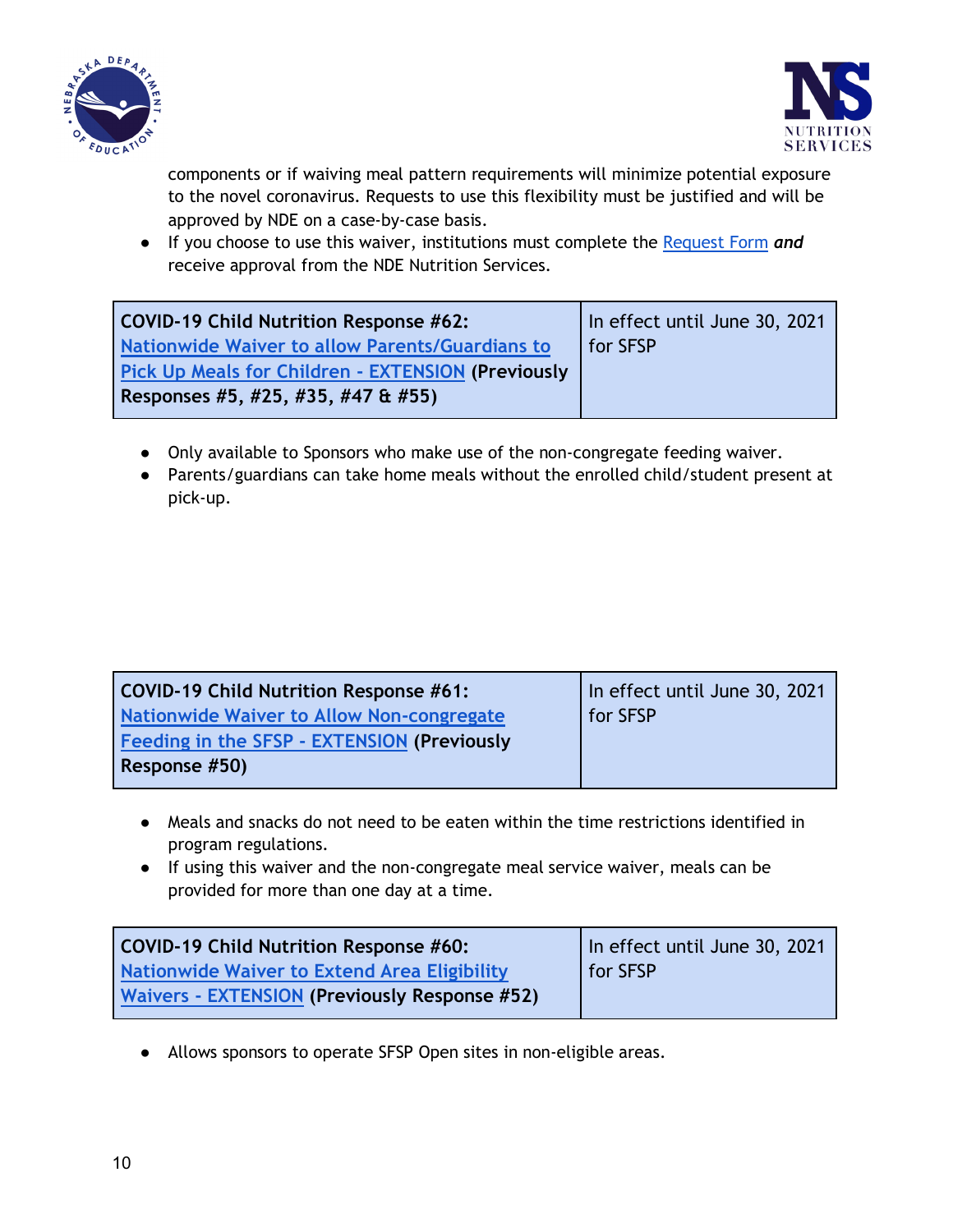



| COVID-19 Child Nutrition Response #59: Waiver to | In effect until June 30, 2021 |
|--------------------------------------------------|-------------------------------|
| <b>Allow SFSP through SY20-21 - EXTENSION</b>    | <b>for SFSP</b>               |
| (Previously Response #56)                        |                               |

- Schools doing in-person, hybrid and virtual instruction may use the SFSP to provide meals.
- Sponsors that qualify to operate the SFSP may follow the SFSP meal pattern requirements and serve free meals to all enrolled students.
- Non-profit SFSP sponsors may provide meals but must coordinate with local schools and participants to ensure duplicative meals are not provided to students.

| <b>COVID-19 Child Nutrition Response #58: Waiver of</b> | In effect until December 31, |
|---------------------------------------------------------|------------------------------|
| Area Eligibility in the Child and Adult Care            | 2020 for CACFP               |
| <b>Afterschool At-risk Care Component</b>               |                              |

● Schools and other after school care programs in any location can serve at-risk afterschool meals and snacks to students after the regular school day until December 31, 2020.

| <b>COVID-19 Child Nutrition Response #57: Waiver to</b> | In effect until December 31, |
|---------------------------------------------------------|------------------------------|
| <b>Allow Reimbursement of SFSP Meals Prior to</b>       | 2020 for SFSP                |
| <b>Written Approval</b>                                 |                              |

● Schools and other SFSP sponsors may serve SFSP meals prior to receiving written approval from NDE.

| <b>COVID-19 Child Nutrition Response #56: Waiver to</b> $\vert$ In effect until December 31, |               |
|----------------------------------------------------------------------------------------------|---------------|
| <b>Allow SFSP Through December 2020</b>                                                      | 2020 for SFSP |

- Schools doing in-person, hybrid and virtual instruction may use the SFSP to provide meals.
- Sponsors that qualify to operate the SFSP may follow the SFSP meal pattern requirements and serve free meals to all enrolled students.
- Non-profit SFSP sponsors may provide meals but must coordinate with local schools and participants to ensure duplicative meals are not provided to students.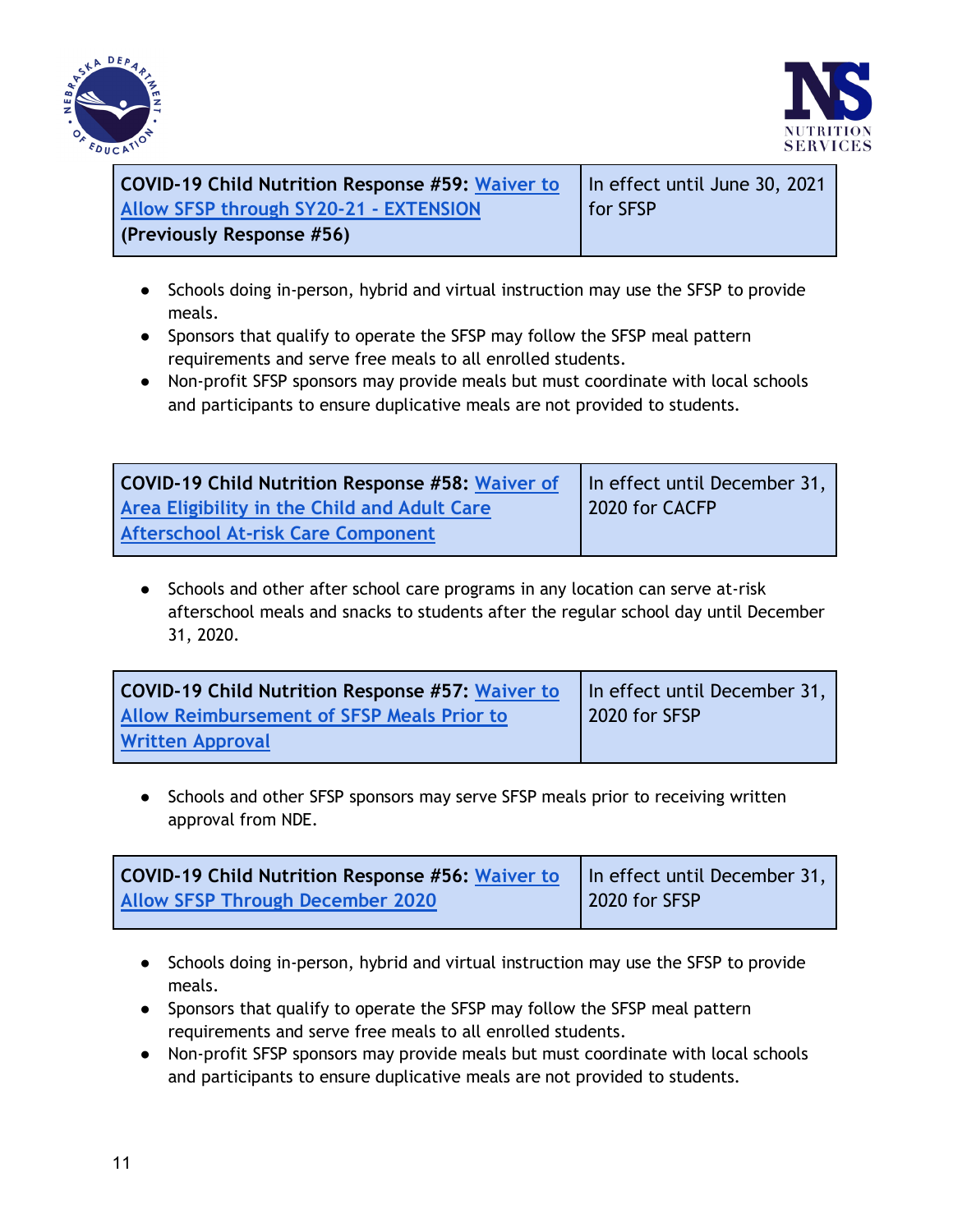



| COVID-19 Child Nutrition Response #55: Nationwide   In effect until December 31, |
|----------------------------------------------------------------------------------|
| 2020                                                                             |
|                                                                                  |
|                                                                                  |
|                                                                                  |

- Only available to Sponsors who make use of the non-congregate feeding waiver.
- Parents/guardians can take home meals without the enrolled child/student present at pick-up.
- Sponsors must ensure meals are only going to parents/guardians or other authorized adult of enrolled children.

| COVID-19 Child Nutrition Response #54: Nationwide   In effect until December 31, |      |
|----------------------------------------------------------------------------------|------|
| Waiver to Allow Non-Congregate Feeding in SFSP                                   | 2020 |

● Allows sponsors to provide grab & go/take-home meals to children; meals are not required to be consumed at the meal service site.

| <b>COVID-19 Child Nutrition Response #53: Meal</b> | In effect until December 31, |
|----------------------------------------------------|------------------------------|
| <b>Pattern Flexibility EXTENSION</b>               | 2020 for SFSP                |
|                                                    |                              |

- Sponsors are allowed to claim meals for reimbursement if they are unable to meet meal pattern requirements after exhausting all options to provide required components or if waiving meal pattern requirements will minimize potential exposure to the novel coronavirus. Requests to use this flexibility must be justified and will be approved by NDE on a case-by-case basis.
- If you choose to use this waiver, institutions must complete the [Request Form](https://docs.google.com/forms/d/e/1FAIpQLSdgZ1TKzRH2G2_mJU5cyndg6RYm1F3TPCoMNv9sQ3hHzvDkfA/viewform) *and* receive approval from the NDE Nutrition Services.

| <b>COVID-19 Child Nutrition Response #52: Waiver to</b>        | In effect until December 31, |
|----------------------------------------------------------------|------------------------------|
| <b>Extend Area Eligibility (Previously Responses #32 &amp;</b> | $\sqrt{2020}$                |
| #46)                                                           |                              |

● Allows sponsors to operate SFSP Open sites in non-eligible areas.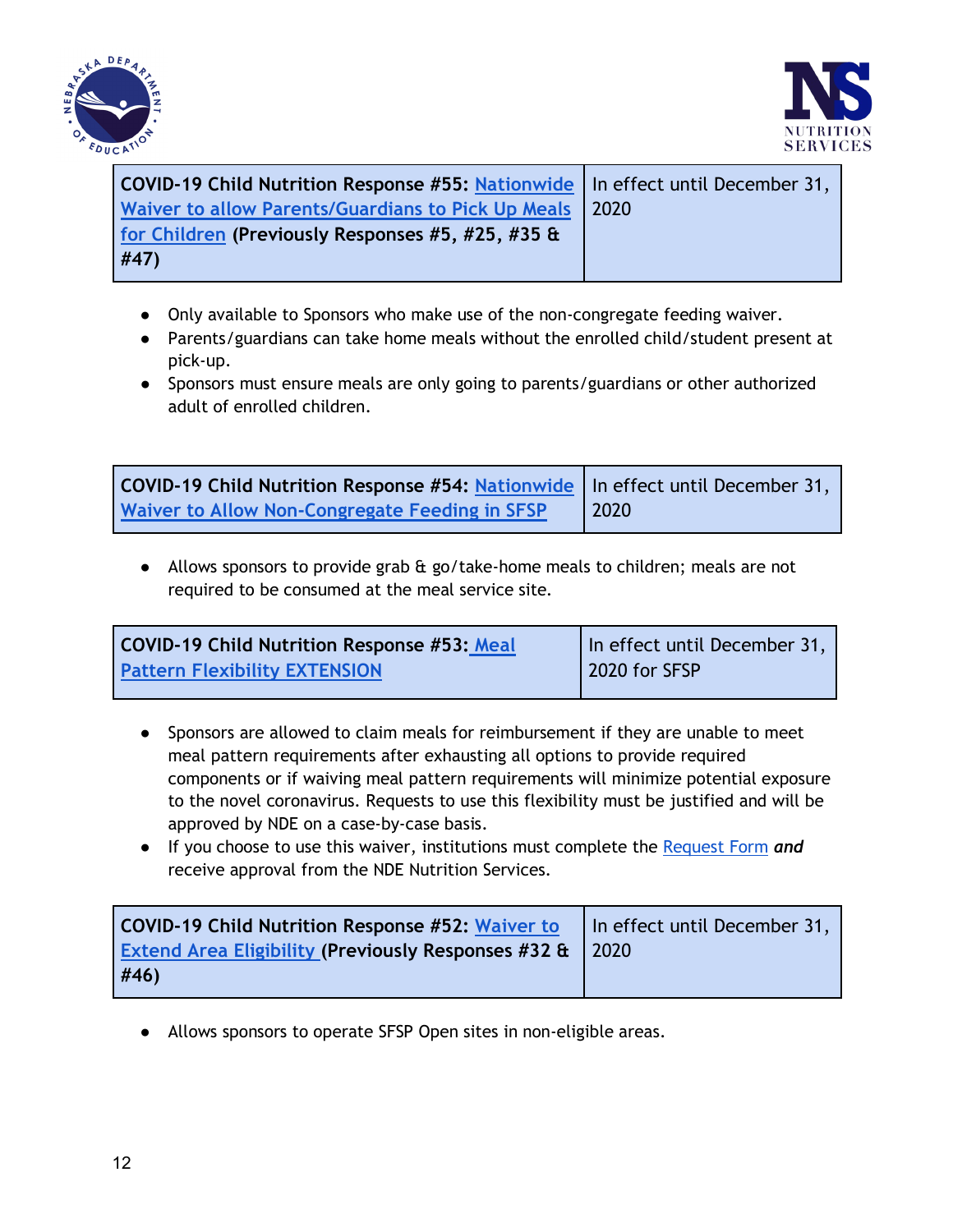



| <b>COVID-19 Child Nutrition Response #51: Offer</b>   | In effect until December 31, |
|-------------------------------------------------------|------------------------------|
| <b>Versus Serve allowed for non-SFA SFSP Sponsors</b> | 2020                         |
| (Previously Response #16)                             |                              |

● SFSP Sponsors that are not SFAs are allowed to use Offer Versus Serve as part of meal service. If you intend to use this option, please contact the NDE Nutrition services.

| COVID-19 Child Nutrition Response #50: Nationwide   In effect until December 31, |      |
|----------------------------------------------------------------------------------|------|
| <b>Waiver of Meal Service Time Restrictions in SFSP</b>                          | 2020 |
| (Previously Response #2)                                                         |      |

- Meals and snacks do not need to be eaten within the time restrictions identified in program regulations.
- If using this waiver and the non-congregate meal service waiver, meals can be provided for more than one day at a time.

| <b>COVID-19 Child Nutrition Response #49: <math>SFSP</math> First</b>   In effect until December 31, |  |
|------------------------------------------------------------------------------------------------------|--|
| Week Site Visit Waived (Previously Response #15)   2020                                              |  |

● SFSP sponsors do not have to conduct first week site visits at all SFSP sites.

| COVID-19 Child Nutrition Response #48: Nationwide   In effect until December 31, |                                                            |
|----------------------------------------------------------------------------------|------------------------------------------------------------|
| <b>Waiver to Allow Area Eligibility for Closed Enrolled</b>                      | $\begin{array}{c} \text{12020} \\ \text{2020} \end{array}$ |
| <b>SFSP Sites (Previously Response #14)</b>                                      |                                                            |

● Allows sponsors of Closed Enrolled SFSP sites to use area eligibility in place of collecting individual income eligibility applications from participants.

| <b>COVID-19 Child Nutrition Response #45: Meal</b> | In effect until June 30, 2021 |
|----------------------------------------------------|-------------------------------|
| <b>Pattern Flexibility EXTENSION (Previously</b>   | for NSLP, SBP & CACFP         |
| Responses #4, #13, #26, & #36)                     |                               |

● Sponsors are allowed to claim meals for reimbursement if they are unable to meet meal pattern requirements after exhausting all options to provide requirement components. Examples: the grocery store or distributor is limiting supplies, grocery store or distributor is out of stock, or the distributor has delivery issues.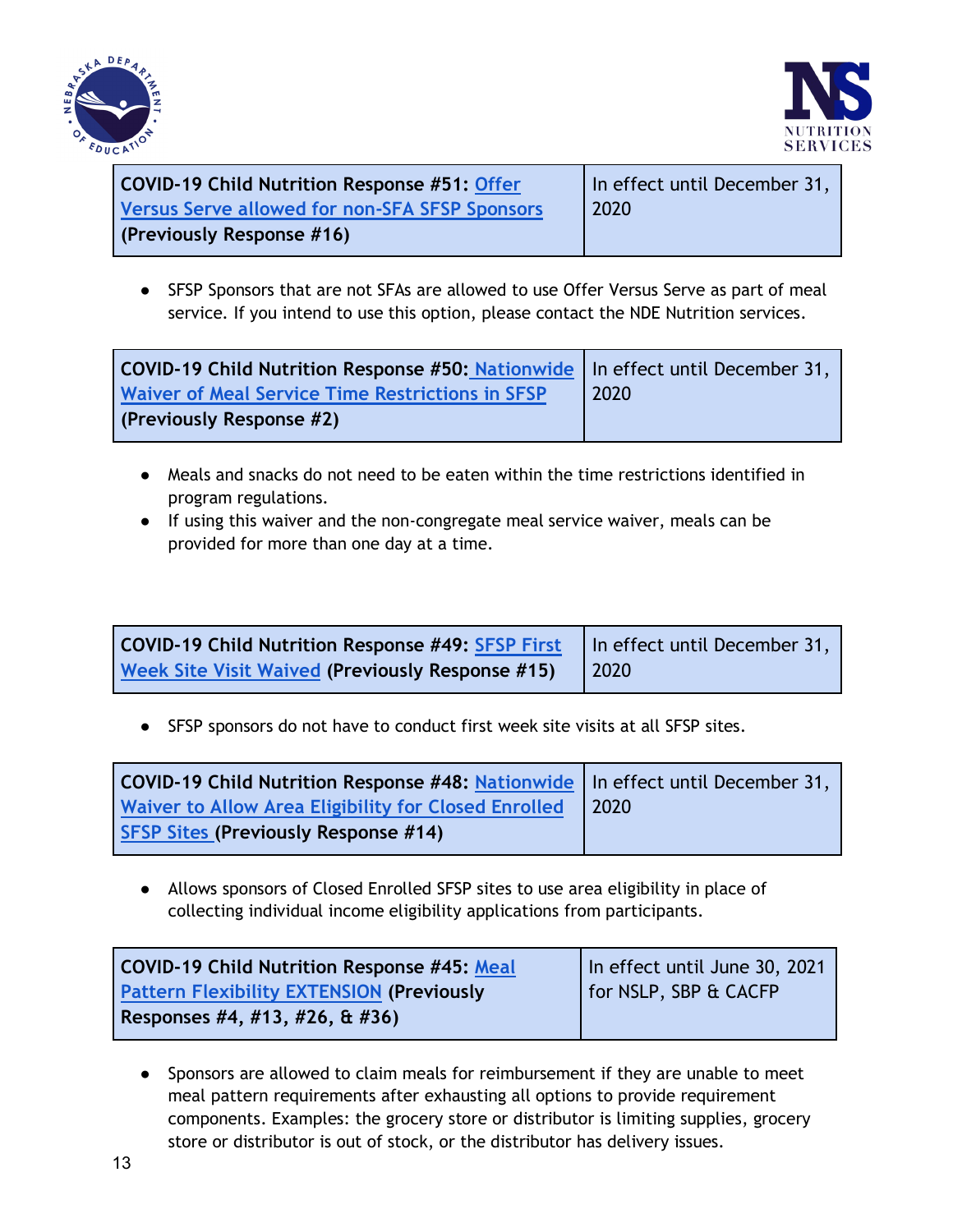



- Sponsors must make every effort to meet the meal pattern to the greatest extent possible.
- If you choose to use this waiver, institutions must complete the [Request Form](https://docs.google.com/forms/d/e/1FAIpQLSdgZ1TKzRH2G2_mJU5cyndg6RYm1F3TPCoMNv9sQ3hHzvDkfA/viewform) *and* receive approval from the NDE Office of Nutrition Services.

| COVID-19 Child Nutrition Response #44: Non- | In effect until June 30, 2021 |
|---------------------------------------------|-------------------------------|
| congregate Feeding EXTENSION (Previously    | for NSLP, SBP & CACFP         |
| Responses $#2, #22 \& #33)$                 |                               |

- Meals and snacks do not need to be eaten onsite or in a group setting.
- Grab-n-go, drive-thru, and delivery methods are allowed.
- If using this waiver and the meal service time flexibility waiver, you can provide meals for more than one day at a time.

| COVID-19 Child Nutrition Response #43:                     | In effect until September 30, |
|------------------------------------------------------------|-------------------------------|
| <b>Monitoring Flexibility - State Agencies (Previously</b> | $\sqrt{2021}$                 |
| Responses $#116#31$                                        |                               |

● Grants State agency flexibility to the SFSP to conduct site visits and reviews as desk audits without an on-site visit.

| COVID-19 Child Nutrition Response #42:               | In effect until August 31, 2021 |
|------------------------------------------------------|---------------------------------|
| <b>Monitoring Flexibility - Sponsors (Previously</b> |                                 |
| Responses $#10 \& #30$                               |                                 |

● Grants SFSP Sponsors flexibility to conduct site visits and reviews as desk audits without an on-site visit.

| COVID-19 Child Nutrition Response #40:         | In effect until September 30, |
|------------------------------------------------|-------------------------------|
| <b>Monitoring Flexibility - CACFP Sponsors</b> | $\sqrt{2021}$                 |

● Grants State agencies flexibility to fulfill monitoring requirements as desk audits without an on-site visit.

| COVID-19 Child Nutrition Response #41:                                                | In effect until June 30, 2021 |
|---------------------------------------------------------------------------------------|-------------------------------|
| <b>Monitoring Flexibility - State Agencies &amp; SFAs</b><br>(Previously Response #9) |                               |
|                                                                                       |                               |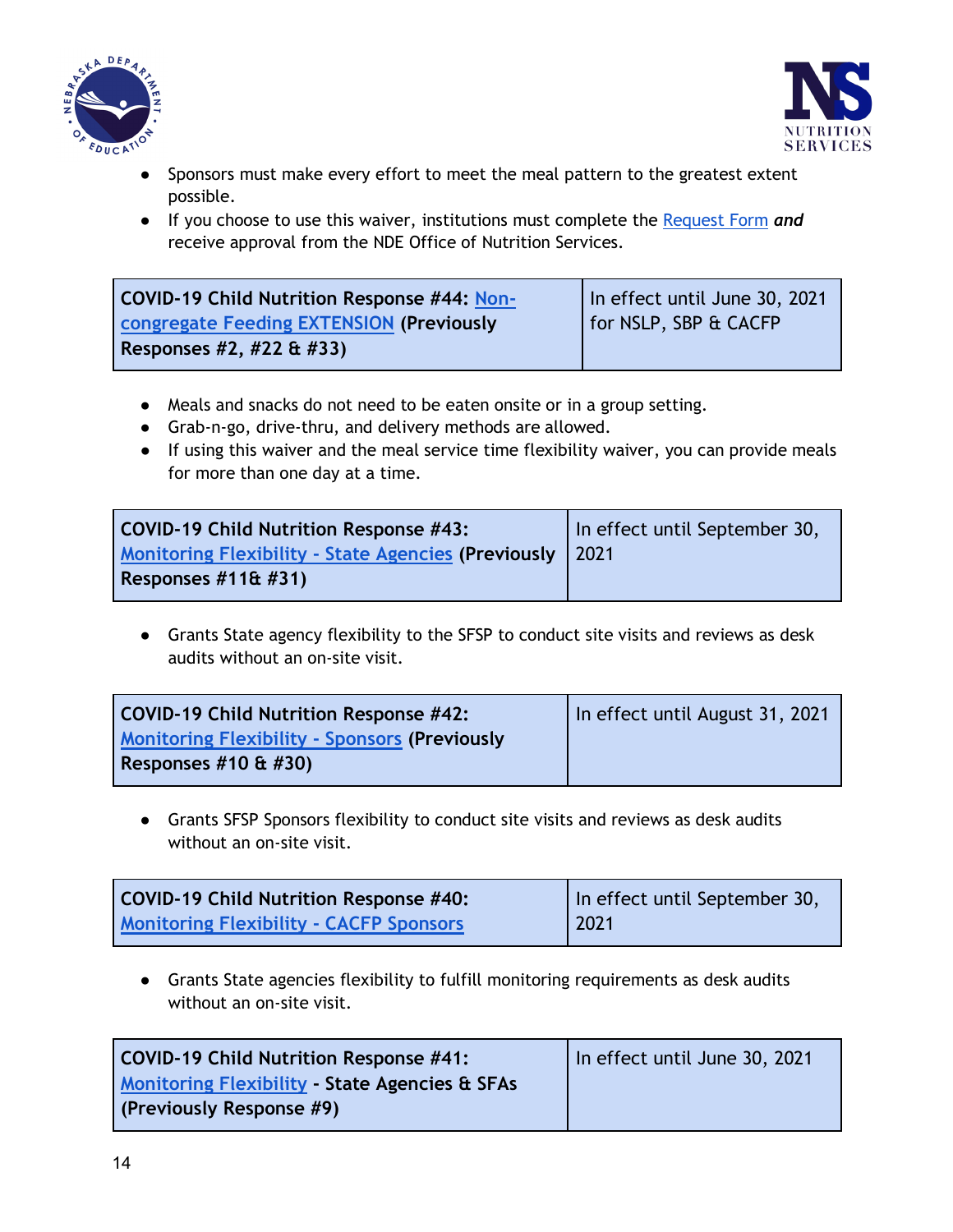



● Grants flexibility to State agency and SFA to not conduct on-site monitoring requirements for the school meals program.

| COVID-19 Child Nutrition Response #39:         | In effect until September 30,                                                |
|------------------------------------------------|------------------------------------------------------------------------------|
| <b>Monitoring Flexibility - CACFP Sponsors</b> | $\begin{array}{c} \n \begin{array}{c} \n 2021 \n \end{array} \n \end{array}$ |

● Grants CACFP sponsors flexibility to fulfill monitoring requirements as desk audits without an on-site visit.

| <b>COVID-19 Child Nutrition Response #37: Offer</b>     | In effect until June 30, 2021 |
|---------------------------------------------------------|-------------------------------|
| <b>Versus Serve Flexibility for Senior High Schools</b> |                               |
| <b>operating NSLP</b>                                   |                               |

- Flexibility to offer versus serve requirements for senior high schools
- Supports delivery or pick-up of meals for students doing distance learning.

| <b>COVID-19 Child Nutrition Response #34: Meal</b> | In effect until June 30, 2021 |
|----------------------------------------------------|-------------------------------|
| Service Time Flexibility EXTENSION for NSLP, SBP & |                               |
| <b>CACFP (Previously Response #23)</b>             |                               |

● Flexibility for time and duration of meal service NSLP, SBP & CACFP.

| COVID-19 Child Nutrition Response #18: School | The new assessment deadline |
|-----------------------------------------------|-----------------------------|
| <b>Wellness Policy Triennial Assessment</b>   | <b>is June 30, 2021</b>     |

● LEAs are allowed one extra year to complete the School Wellness Policy Triennial Assessment, extending the deadline to June 30, 2021.

| COVID-19 Child Nutrition Response #17: Meal        | In effect until August 30, |
|----------------------------------------------------|----------------------------|
| <b>Service Time Flexibility EXTENSION for SFSP</b> | 2020                       |
| (Previously Response #1)                           |                            |

● Flexibility for time and duration of meal service for SFSP.